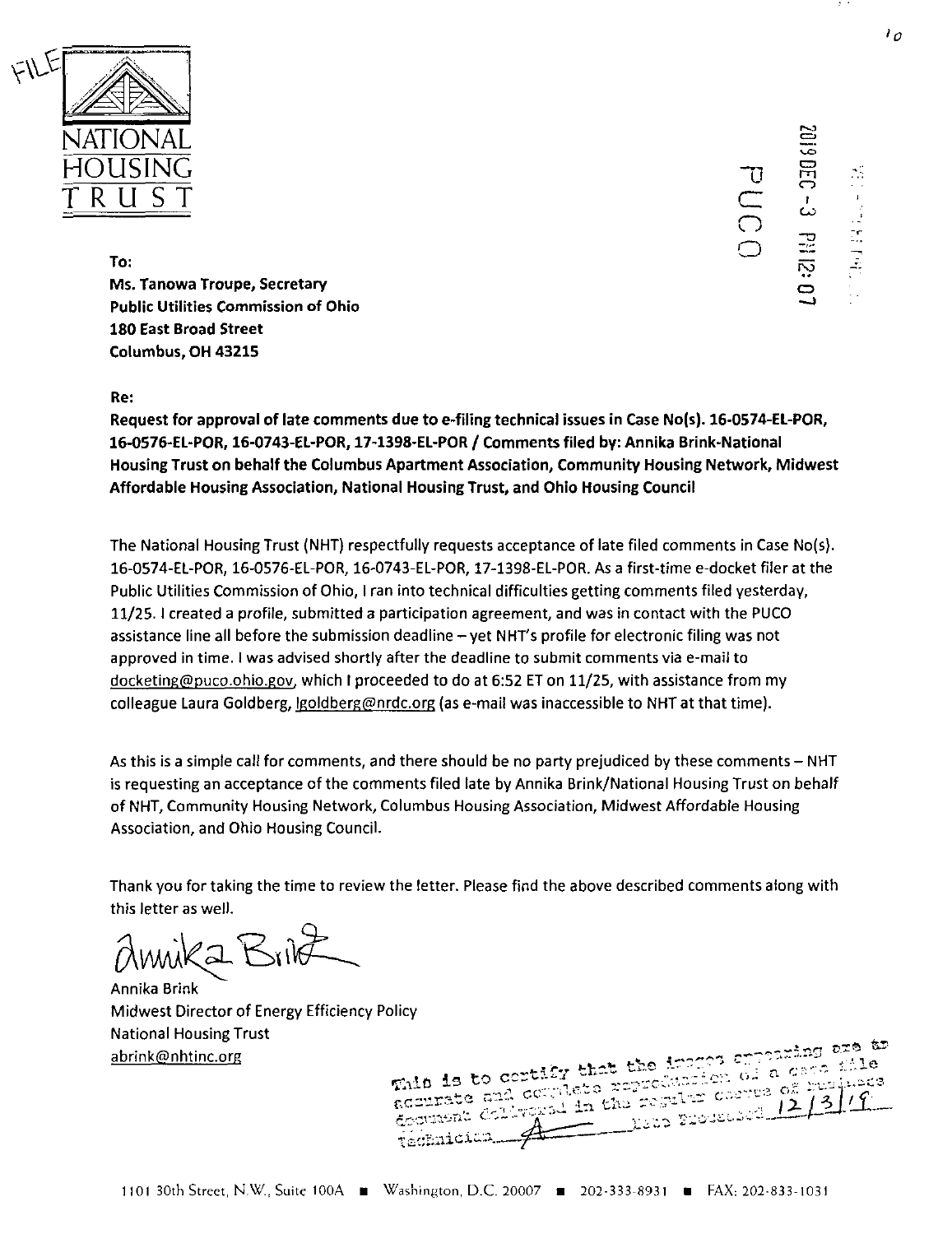## **To: The Public Utilities Commission of Ohio Re: Case No(s). 16-0574-EL-POR, 16-0576-EL-POR, 16-0743-EL-POR, 17-1398-EL-POR**

## **I. Introduction**

These comments are submitted on behalf of the Columbus Apartment Association, Community Housing Network, Midwest Affordable Housing Association, National Housing Trust, and Ohio Housing Council in response to the Public Utilities Commission ofOhio's (PUCO) request for input on the following two questions:

- 1. "Whether the Commission should terminate the energy efficiency programs once the statutory cap of 17.5 percent has been met."
- 2. "Whether it is appropriate for the EDUs to continue to spend ratepayer provided funds on energy efficiency programs after the statutory cap has been met."

We find that the statute not only permits energy efficiency programs to continue through the end of2020 but requires it and therefore it is appropriate for EDUs to continue to spend ratepayer provided funds on energy efficiency programs through December 31,2020. The law clearly states that electric distribution utilities with portfolio plans approved that expire prior to December 31, 2020 shall automatically be extended through that date.<sup>1</sup> The law also explicitly states that all portfolio plans shall terminate on that date.<sup>2</sup> Therefore, the Commission is not only authorized but required to allow the portfolio programs to continue through December 31, 2020.

It is true that the law also states that once the 17.5% energy savings is met then full compliance with the law is achieved and no cost recovery shall continue except as necessary for reconciliation purposes.<sup>3</sup> However, the law premises the calculation of the 17.5% as the cumulative energy savings "collectively achieved, since 2009, by all electric distribution utilities in this state as of December 31, 2020."<sup>4</sup> The Commission cannot properly calculate the  $17.5\%$ savings until after December 31, 2020. The law was written to support portfolio plans through December 31, 2020 at which point the plans automatically terminated and a calculation is to be made. If the calculation yields a cumulative energy savings of 17.5% the statute is deemed achieved. If not, however, the Commission has the authority to develop and implement new programs designed to achieve the  $17.5\%$  savings.<sup>5</sup>

We urge the PUCO to continue energy efficiency programs through at least the end of we dige the PUCO continue the procedure of programs unodget at least the end of 2020. We also recommend that the PUCO continue to explore the opportunities for energy  $\epsilon$ 

> "D **e o o**

CD *C->* m

 $\dot{\bm{\omega}}$ 

*'■D* or

..<br>Cl

4 O.R.C. 4928.66(G)(1)(a).

 $1$  O.R.C. 4928.66(F)(2).  $2$   $\mathsf{Id}$ .

<sup>3</sup> O.R.C. 4928.66(G)((2)(a) & (G)(2)(3).

<sup>5</sup> O.R.C. 4928.66(G)(2)(b)(i).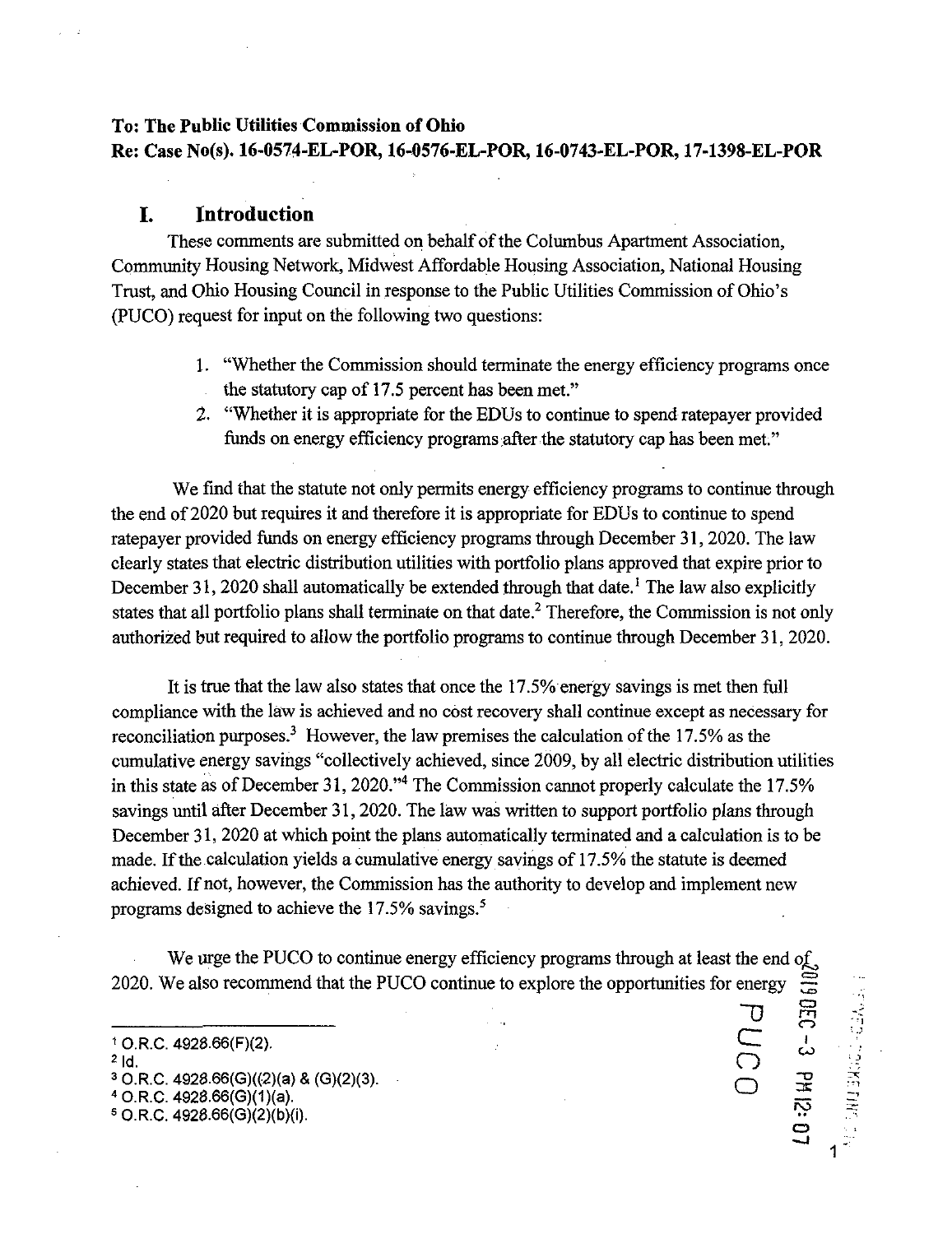efficiency in Ohio past 2020, with an emphasis on low-income energy efficiency programs. The PUCO should ensure that low income families in Ohio continue to have access to these programs, even after the termination of the portfolios that were designed to comply with the state's mandate in O.R.C. 4928.66. These comments will focus on why Ohio low-income families, particularly those living in affordable multifamily housing, need energy efficiency programs through at least the end of December 31, 2020, but also beyond 2020. There is a substantial portion of families that have still not been served, and it is critical that the PUCO help to ensure Ohio's most vulnerable customers are not left behind.

# **II. The Need**

Energy efficiency programs are extremely beneficial to low-income tenants and can help owners maintain the buildings they live in, especially in subsidized properties where owners have limited cash flow because of legal obligations to maintain low rents and other restrictions. Retrofits can result in non-energy benefits ("NEBs") such as water/wastewater bill savings, reduced maintenance costs, lower turnover rates, increased resident comfort, increased durability, improved safety, and improved health (e.g., less asthma or aggravation of chronic conditions from extreme heat and cold, resulting in fewer sick days from work and school). Utilities can benefit from reduced arrearage carrying costs, reduced customer collection calls/notices, reduced termination/reconnection costs, and reduced bad debt write-offs.<sup>6</sup>

Over 94% of Ohio's multifamily households rent and around 43% of Ohio's renters spend more than 30% on rent plus utilities, the federal standard for housing unaffordability.<sup>7</sup> According to the U.S. Department of Housing and Urban Development, such households "may have difficulty affording necessities such as food, clothing, transportation and medical care."<sup>8</sup>

Low-income multifamily households face a higher energy burden than non-low-income households. A 2016 report by Energy Efficiency for All and the American Council for an Energy-Efficient Economy ("ACEEE") that looked at energy burden across 48 metropolitan

http://energvefficiencvforall.org/sites/default/files/2Q14 %20NEBs%20report%20for%20Marvland.pdf

 $<sup>6</sup>$  For an overview of the many non-energy benefits of low-income energy efficiency, see:</sup>

Massachusetts Special and Cross-Sector Studies Area, Residential and Low-Income Non-Energy Impacts (NEI) Evaluation, prepared by NMR and Tetra Tech for Massachusetts Program Administrators, 2011, available at http://ma-eeac.org/wordpress/wp-content/uploads/Special-and-Cross-Sector-Studies-Area-Residential-and-Low-Income-Non-Energv-Tmpacts-Evaluation-Final-Report.pdf.

Non-Energy Benefits / Non-Energy Impacts (NEBs/NEIs) and their Role & Values in Cost-effectiveness Tests: State of Maryland, prepared by Lisa A. Skumatz, Ph.D./Skumatz Economic Research Associates for NRDC, 2014, available at

<sup>&</sup>lt;sup>7</sup> U.S. Census Table B25070. 2013-2017 American Community Survey 5-Year Estimates. GROSS RENT AS A PERCENTAGE OF HOUSEHOLD INCOME IN THE PAST 12 MONTHS, Universe: Renter-occupied housing units. And U.S. Census Table B25032. 2013-2017 American Community survey 5-Year Estimates. TENURE BY UNITS IN STRUCTURE, Universe: Occupied housing units. Multifamily defined here as buildings of 5+ units. <sup>8</sup> Spending 30% of income on rent plus utilities is found in the U.S. Department of Housing and Urban Development's definition for whether a household is housing cost burdened. See HUD.gov, Affordable Housing, available at http://portal.hud.gov/hudportal/HUD?src=/program offices/comm\_planning/affordablehousing/.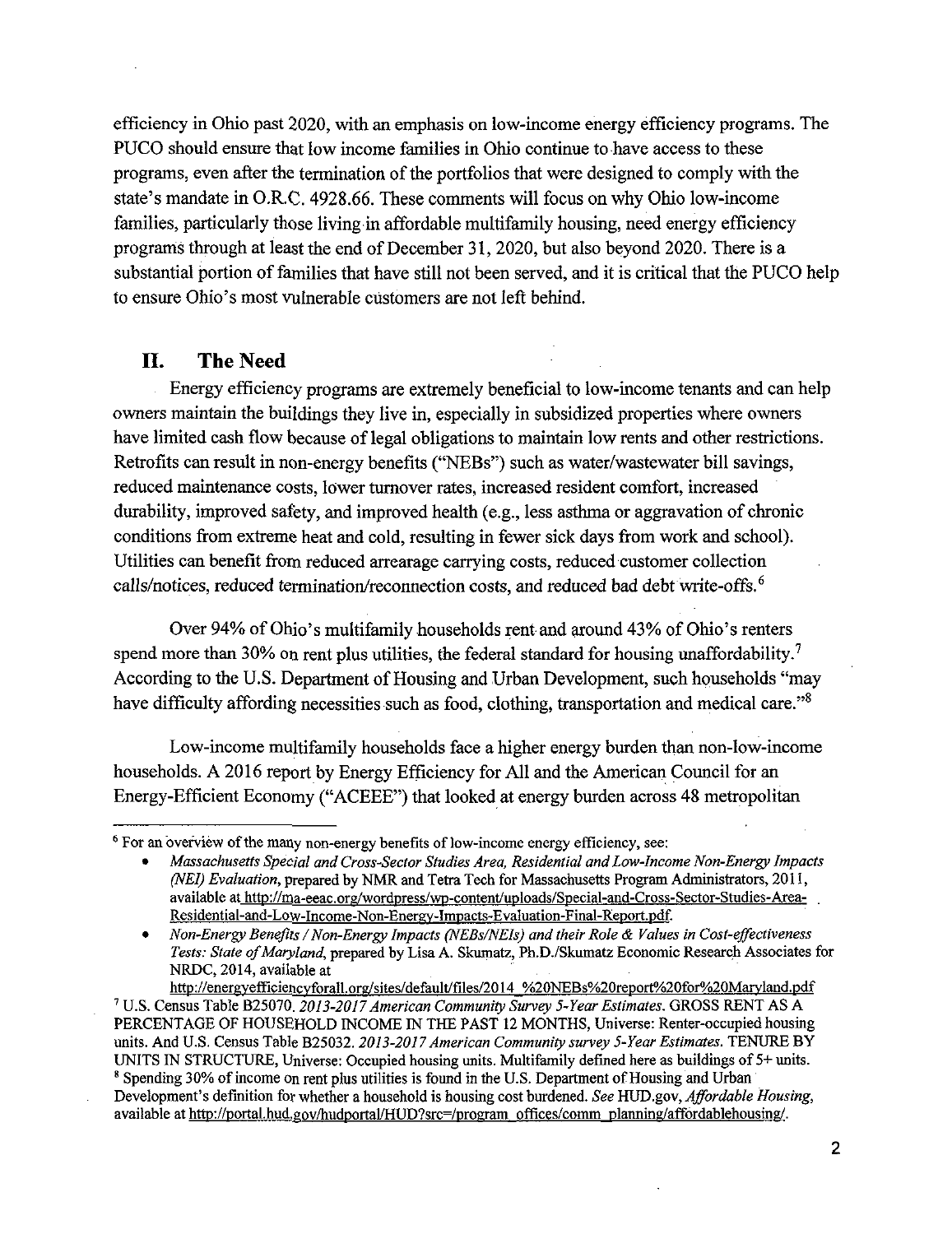areas found that low-income and low-income multifamily households had a median energy burden higher than that of non-low-income households.<sup>9</sup> Low-income households in the Ohio metropolitan areas included in the study—Cincinnati, Cleveland, and Columbus—^had median energy burdens of 8.45%, 8.47%, and 8.13%, respectively, compared to around just 4% for the median household in those metropolitan areas. This means that the median low-income household spends around twice as much of its gross income on energy utility spending—and the study found that a quarter of low-income households in these metropolitan areas spend more than 15.49%, 14.07%, and 12.93% of their gross incomes, respectively.<sup>10</sup>

|                                   | Energy burden |           |          |  |
|-----------------------------------|---------------|-----------|----------|--|
|                                   | Cincinnati    | Cleveland | Columbus |  |
| Median household                  | 4.34%         | 4.22%     | 3.95%    |  |
| Median low-income household       | 8.45%         | 8.47%     | 8.13%    |  |
| Top quartile low-income household | 15.49%        | 14.07%    | 12.93%   |  |

The Energy Efficiency for All/ACEEE report cited above found that energy efficiency was key to alleviating the high energy burdens faced by low-income households:

[F]or all low-income households and for multifamily low-income households, bringing their housing stock up to the efficiency level of the median household would eliminate 35% of their excess energy burden. As one might expect, the energy burdens of low-income households are driven in large part by their lowincome status. However, more than one-third of their excess energy burden was caused by inefficient housing stock. $^{11}$ 

Therefore, we support continued programs to help low-income single family and multifamily buildings upgrade their efficiency.

A historical lack of access to energy efficiency for multifamily rental housing presents an opportunity for Ohio's utilities to tap latent energy savings. In fact, efficiency measures are far

<sup>&</sup>lt;sup>9</sup> Drehobl, A. and Ross, L., Lifting the High Energy Burden in America's Largest Cities: How Energy Efficiency Can Improve Low Income and Underserved Communities, Energy Efficiency for All and ACEEE, April 2016, available at

http://www.energvefficiencvforall.org/sites/default/files/Lifting%20the%20High%20Energv%2QBurden O.pdf. page 4.

Id. at Appendix C, Table C1, page 47.

 $11$  *Id.* at page 19.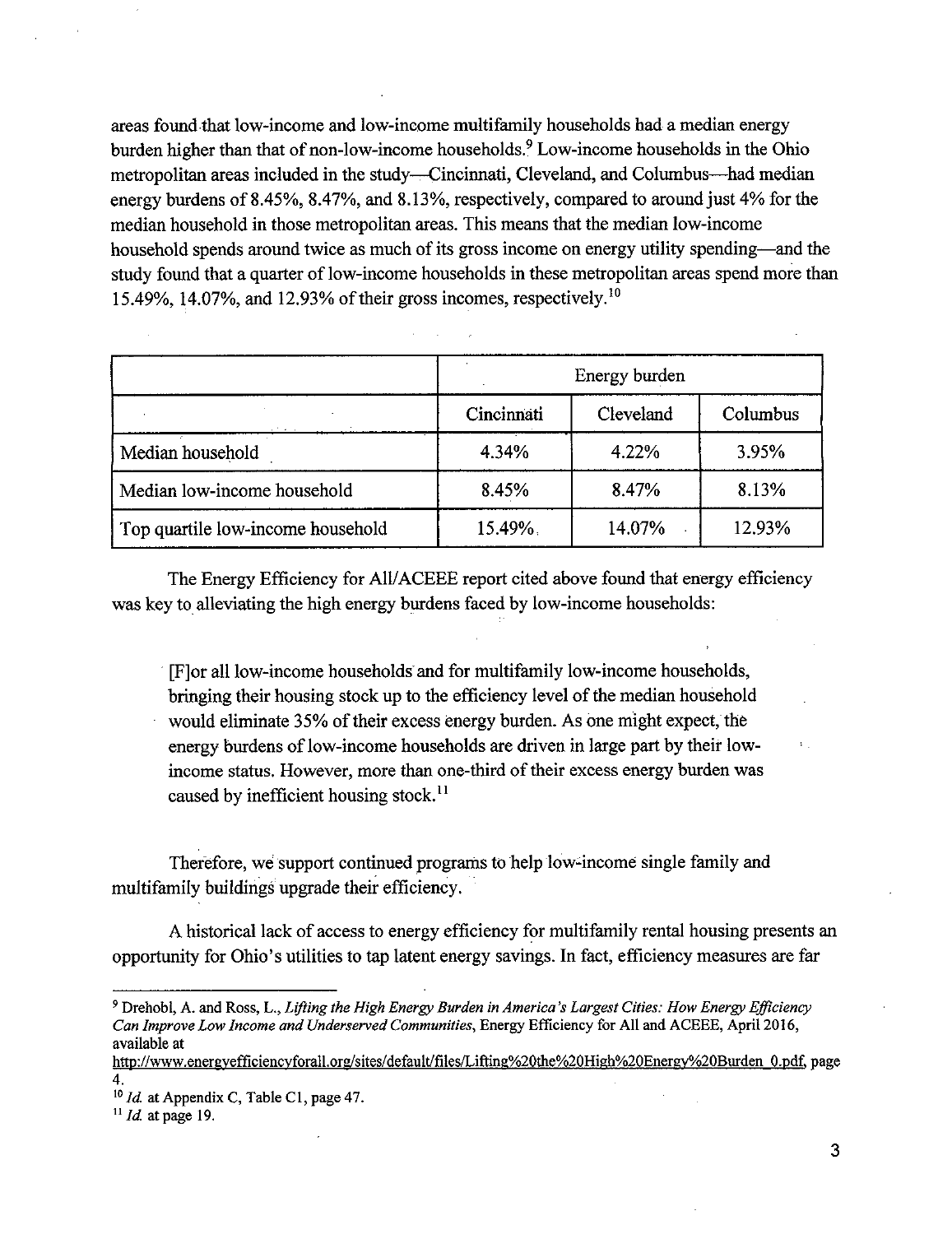less likely to be installed in multifamily rentals than in any other type of housing. Nationwide, multifamily units occupied by low-income renters had 4.1 fewer energy efficiency features in 2005 and 4.7 fewer in 2009 compared with other households.<sup>12</sup> This translates to significant unrealized low-income multifamily energy savings.

# **III. THE OPPORTUNITY**

#### **A. General**

A 2014 study by the American Council for an Energy-Efficient Economy (ACEEE) looked at the cost of energy efficiency across 20 states and found "an average cost of 2.8 cents per kWh---about one-half to one-third the cost of meeting electricity needs with new power plants." The same report found that electric energy efficiency investments returned \$1.24 to \$4.00 in customer benefits for every \$1.00 invested, including avoided energy, capacity, peak period, and infrastructure investment costs as well as reduced pollution.<sup>13</sup> Utility regulators have come to similar conclusions: in a 2015 study, Minnesota's utility regulator found that in 2014 alone, the state's utilities enjoyed almost \$381.6 million in avoided utility costs attributable to the cumulative effect of utility energy efficiency programs from  $2008-2013$ .<sup>14</sup> These are costs that would otherwise have been passed on to customers.

#### **B. Amount ofAffordable Multifamily Housing in Ohio**

Multifamilv housing units (found in buildings of 5+ units) make up 14% of all housing units in Ohio, or around 738,000 housing units.<sup>15</sup> An analysis conducted by Energy Efficiency for All found that around 50% and 60%, respectively, of the multifamily units in Illinois and Michigan were affordable multifamily units (apartments affordable to low-income households whether the apartment is subsidized, unsubsidized, or public-housing-authority-owned). <sup>16</sup> Assuming a similar percentage for Ohio, this yields around 369,000 to 443,000 affordable multifamily homes statewide.

#### **C. Potential Study**

A 2015 potential study covering several states, including nearby Illinois and Michigan, found that if these states pursued maximum achievable electric savings in the affordable multifamily sector from 2015-2034, the cumulative savings would equate to 22% to 26% lower

 $12$  Pivo, G., Unequal access to energy efficiency in US multifamily rental housing: opportunities to improve, 2014. Building Research & Information, 42:5, pages 551-573.

<sup>&</sup>lt;sup>13</sup> Molina, M., The Best Value for America's Energy Dollar: A National Review of the Cost of Utility Energy Efficiency Programs, ACEEE, March 2014. http://aceee.org/research-report/u1402.

<sup>&</sup>lt;sup>14</sup>Minnesota Department of Commerce, Division of Energy Resources, *The Aggregate Economic Impact of the* Conservation Improvement Program 2008 - 2013, 2015. http://mn.gov/commerce-stat/pdfs/card-report-aggregateeco-impact-cip-20QS-2013 .pdf

<sup>&</sup>lt;sup>15</sup> U.S. Census, Table B25024. 2013-2017 American Community Survey 5-Year Estimates.

<sup>&</sup>lt;sup>16</sup> Mosenthal, P. and Socks, M. 2015.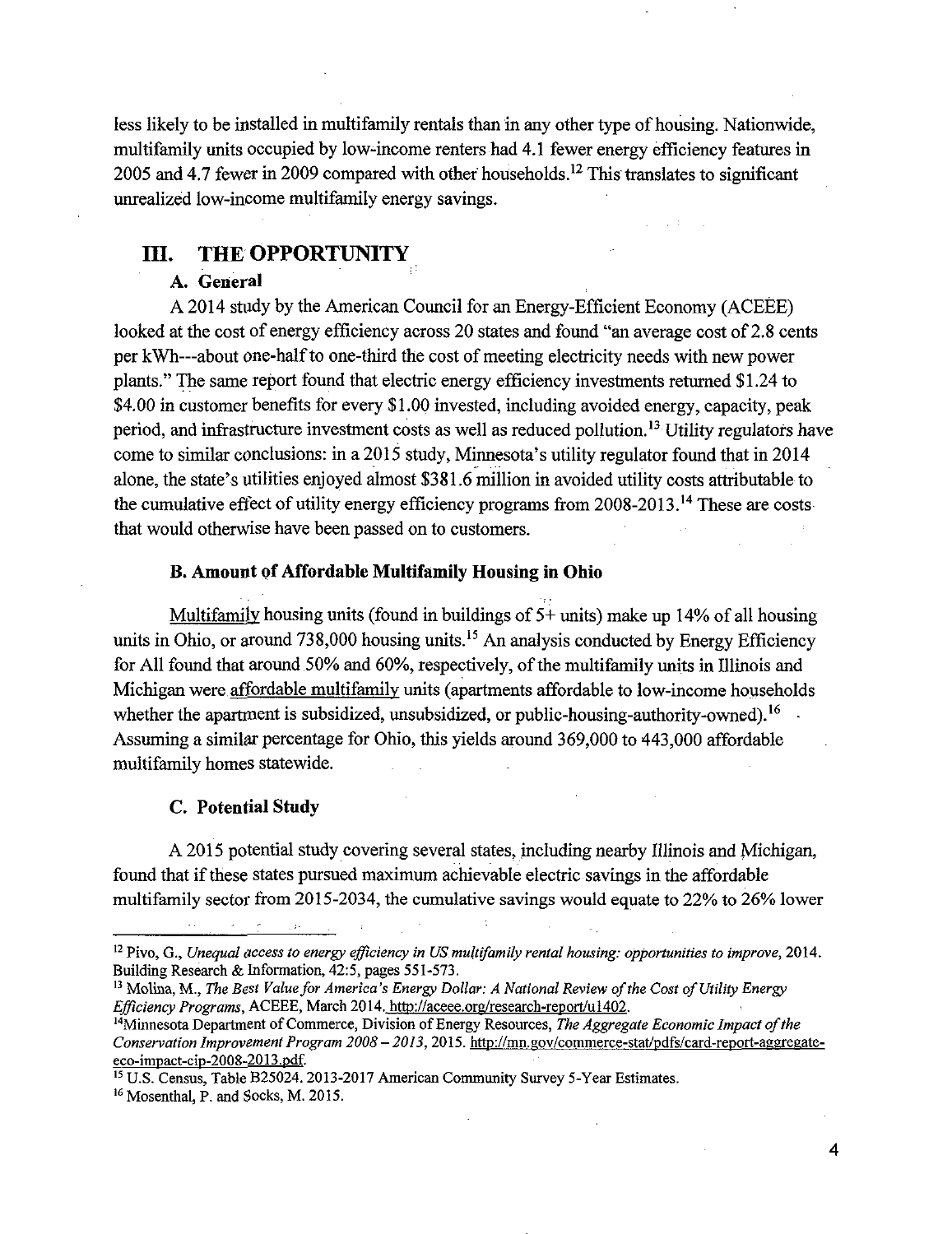energy usage sector-wide in 2034 for Illinois and 26% to 32% lower energy usage sector-wide in 2034 for Michigan. $17$  $\sim 100$ 

#### D. Muitifamily Barriers and Program Design Needs

Implementing energy efficiency retrofits in low-income multifamily buildings can be difficult because programs are not designed with multifamily needs in mind. For example, a program may be geared toward participation by individual tenants, even though owners are the decision-makers for investments in multifamily properties. Or, owners are often asked to apply separately to gas and electric programs—and separately to programs for common area and tenant units. In such cases, owners may decide the transaction costs and time commitment of understanding, applying to, and participating in such disjointed programs are not worth the incentives being offered. Or, they may elect to install only one type of measure, leaving additional savings uncaptured. الفارق فيراد الرازا  $\mathcal{L}_{\mathrm{eff}}$ 

Other barriers are financial, such as insufficient financial incentives or owners' lack of access to capital. For affordable buildings financed through the state housing finance agency (Ohio Housing Finance Agency), utility-sponsored energy efficiency incentives may not be flexible or reliable enough to account for the long planning and construction timelines associated with this process, where time from energy audit to rehabilitation completion may be 24 months or more.

In some eases, contractors are unfamiliar with the multifamily building type and the potential savings it presents, leaving savings on the table. Multifamily buildings, especially subsidized ones, often have complex management and decision-making structures and limited stafftime to manage incentive processes, while efficiency programs may allocate insufficient technical assistance to help overcome these barriers and manage owners' program participation. And, owners often lack access to energy usage data for the tenant meters in their buildings, which can hamper their ability to make well-informed whole-building energy efficiency investment decisions and to prioritize such investments across their property portfolios.

Perhaps paramount are the facts that it can be extremely difficult to get affordable multifamily building owners' attention, and that subsidized affordable multifamily buildings often operate on periodic financing/re-financing cycles where owners are only able to make major building upgrades every 15-20 years. Thus, it is imperative to address all possible energy savings opportunities in an affordable multifamily building at the moment when a utility has the owner's attention. Unfortunately, many programs are not designed with this building/fmancing lifecycle in mind.  $\bar{\mathcal{B}}$ 

 $17$  Mosenthal, P. and Socks, M., Potential for Energy Savings in Affordable Multifamily Housing, Optimal Energy for NRDC, 2015. http://www.energyefficiencyforall.org/sites/default/files/EEFA%20Potential%20Study.pdf, p. 32.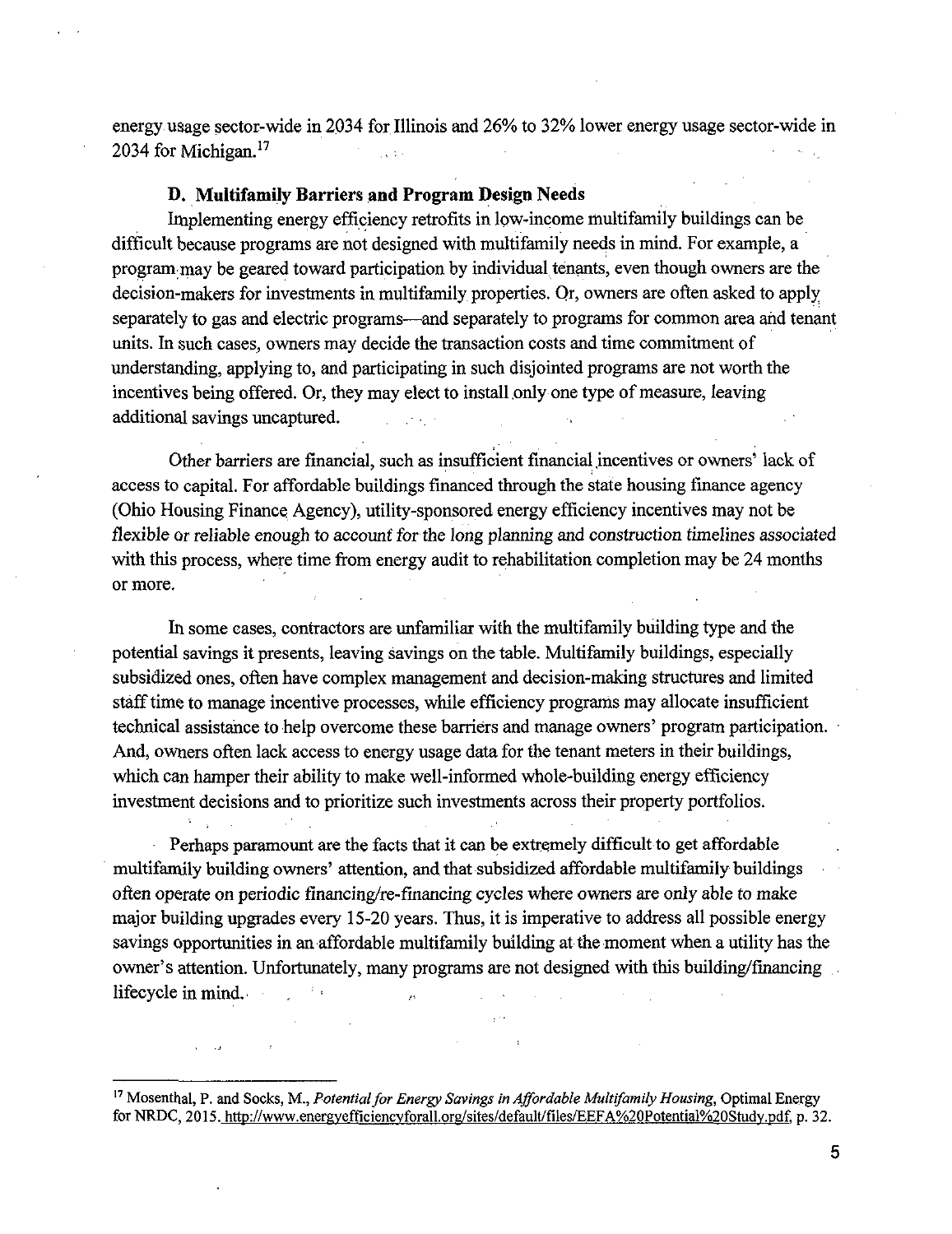As a result of these and other barriers, low-income multifamily buildings are typically underserved by existing energy efficiency programs such as the federal Weatherization Assistance Program. This further deepens the importance of free- and low-cost low-income multifamily offerings as an essential part of any equitably designed utility energy efficiency portfolio. Such programs ensure that low-income multifamily households are able to participate in and directly benefit from a utility's energy efficiency investments. Because ofthis sector's unique needs, offerings that are specifically targeted to and designed for low-income multifamily buildings are necessary to ensure that such buildings, and their ovmers and tenants, are equitably served with energy efficiency offerings.

While the barriers discussed here are significant and complex, there is compelling evidence from the field that programs can be designed to overcome these barriers, including some key best practice resources from organizations and initiatives such as ACEEE and Energy Efficiency for All (EEFA). It is also noteworthy that Ohio weatherization and utility energy efficiency programs are already incorporating many innovative ways to overcome these barriers.

# **IV. Ohio Families Benefit from Low-Income Energy Efficiency Programs**

Ohio's energy efficiency programs have been a critical solution in helping address the unaffordability of utility bills for the state's most vulnerable families. For example, the Mid-Ohio Regional Planning Commission (MORPC) has helped firsthand to implement Ohio's lowincome energy efficiency programs. According to their recent Weatherization Showcase, they have served more than 20,000 income-eligible households in Franklin County over the last 30 years with energy efficiency upgrades such as furnace and water heater repairs and replacements, installation of sidewall and attic insulation, or refrigerators, freezers, and light bulb replacements for more efficient models. $^{18}$ 

MORPC's energy efficiency programming and ability to help these households was possible through funding from the WarmChoice Program. The program is offered by Columbia Gas of Ohio, AEP Ohio's Community Assistance Program, and the Home Weatherization Assistance Program. The program has helped these households to see lower energy bills, increased property value, improved health and safety within their home, increased comfort, and more.

Ohio's network of weatherization providers, organized as Ohio Partners for Affordable Energy, are innovators in delivering low-income energy efficiency programs, including multifamily programs. Approximately 40 percent of the homes served by electric utility energy efficiency programs are in affordable multifamily buildings. Some agencies are working with natural gas utilities to provide deeper weatherization and heat pump replacements funded by

<sup>18</sup> http://www.morpc.org/news/weatherization-showcase-highlights-morpcs-residential-services/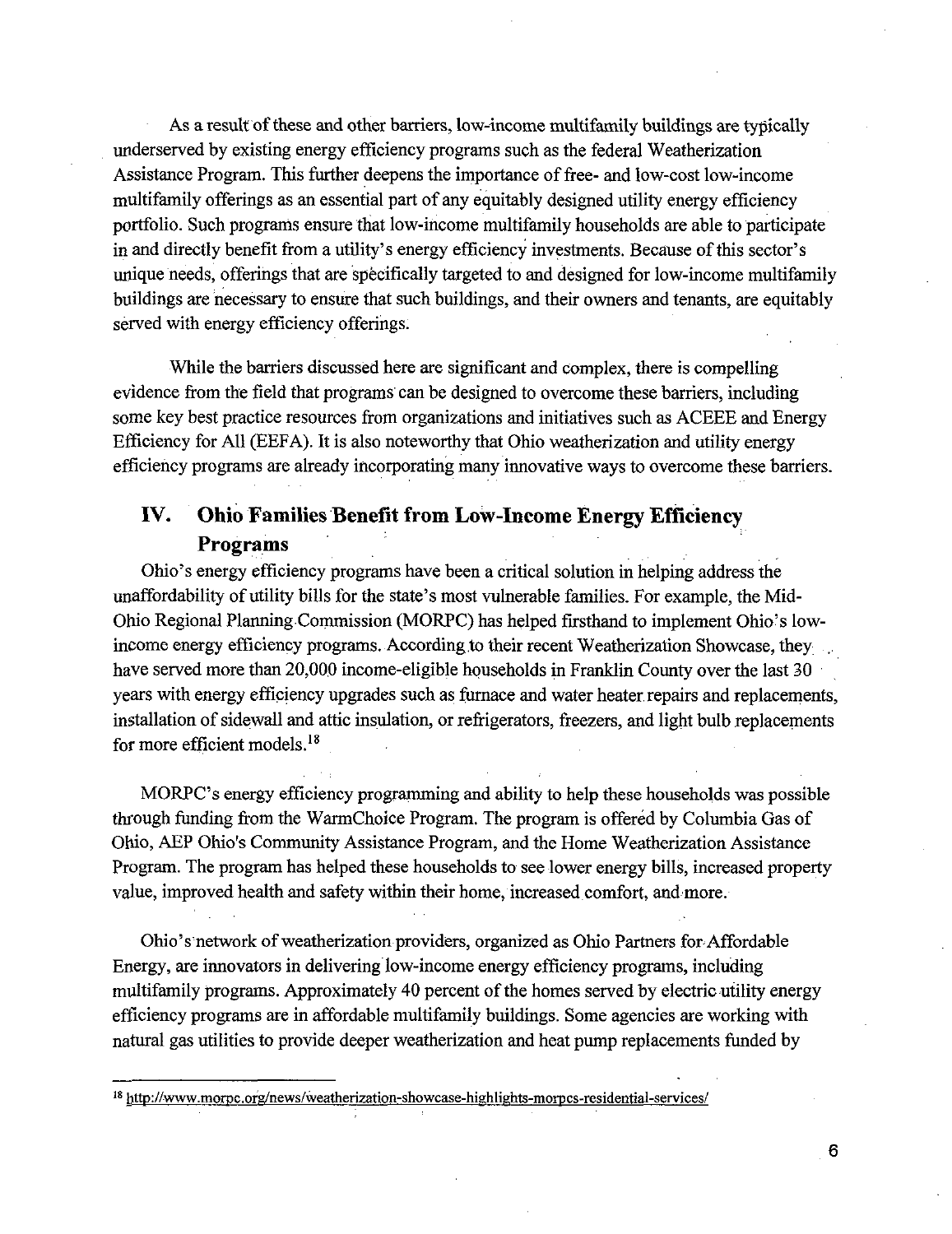electric utilities are significantly increasing savings for low-income apartment dwellers to the benefit of ratepayers. Steps are being taken to reducing barriers to serving families in multifaniily buildings with the state's Home Weatherization Assistance Program. Markets and technology innovation have made multifamily housing an important source of energy efficiency savings and that innovation should continue in Ohio.

### **V. Conclusion**

Thank you to the PUCO for the opportunity to submit these comments. Once again, we find that the law requires the Commission to: (1) continue all energy efficiency portfolio plans through at least December 31,2020, and (2) continue allowing electric distribution utilities to spend ratepayer-provided funds on energy efficiency portfolio plans through December 31, 2020. Finally, we recommend the PUCO (3) explore opportunities for energy efficiency beyond 2020, especially low-income energy efficiency opportunities. Ohio's most vulnerable families need energy efficiency programs to help with their unaffordable energy bills and the overall unaffordability of their housing costs.

Respectfully submitted by,

Laura Swanson Executive Director Columbus Apartment Association Midwest Affordable Housing Association Ohio Housing Council lswanson@caahq.com

Jennifer Sharma ChiefOperating Officer Community Housing Network Columbus, Ohio isharma@chninc.org

*Annika Brink* Midwest Director of Energy Efficiency Policy National Housing Trust abrink@nhtinc.org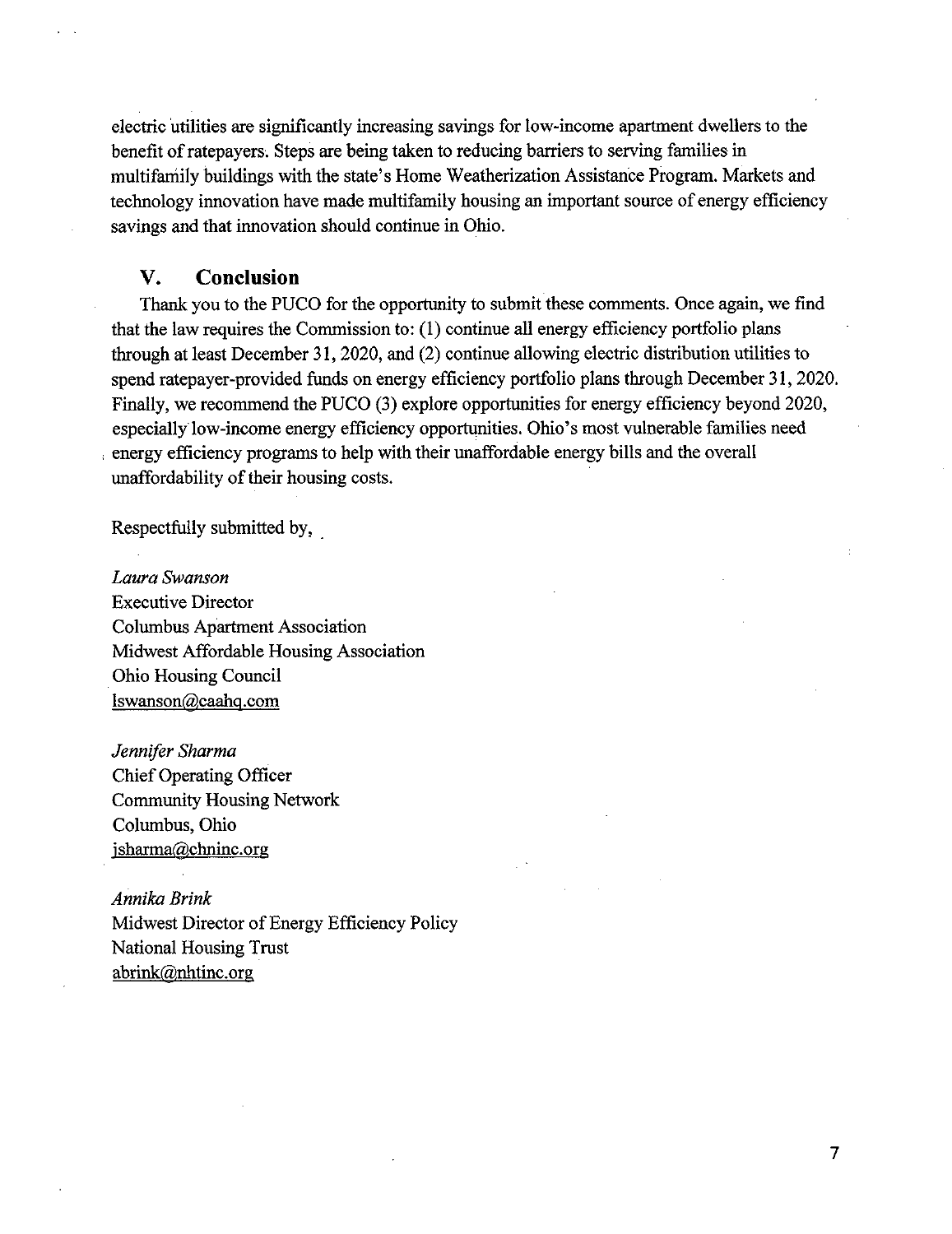| B25070: GROSS RENT AS A PERCENTAGE OF<br>HOUSEHOLD INCOME IN THE PAST 12 MONTHS<br>Universe: Renter-occupied housing units<br>2013-2017 American Community Survey 5-Year |                        | B25032: TENURE BY UNITS IN STRUCTURE<br>Universe: Occupied housing units<br>2013-2017 American Community Survey 5-Year<br><b>Estimates</b> |                            |  |  |
|--------------------------------------------------------------------------------------------------------------------------------------------------------------------------|------------------------|--------------------------------------------------------------------------------------------------------------------------------------------|----------------------------|--|--|
| <b>Estimates</b>                                                                                                                                                         |                        | <b>Total:</b>                                                                                                                              | 4,633,145 +/-10,           |  |  |
| Total:                                                                                                                                                                   | $1,572,672 + (-8,617)$ | <b>Owner-occupied housing units:</b>                                                                                                       | $3,060,473 + (-16)$        |  |  |
| Less than 10.0 percent                                                                                                                                                   | $66,670 + (-1,831)$    | 1, detached                                                                                                                                | $2,741,381 + (-14, 9)$     |  |  |
| 10.0 to 14.9 percent                                                                                                                                                     | 153,987 +/-2,944       | 1, attached                                                                                                                                | $116,258'+/-2,0$           |  |  |
| 15.0 to 19.9 percent                                                                                                                                                     | 200,909: +/-3,918      | 2                                                                                                                                          | $27,274$ +/-1,03           |  |  |
| 20.0 to 24.9 percent                                                                                                                                                     | $184,745$ +/-2,867     | 3 or 4                                                                                                                                     | 19,648 +/-918              |  |  |
| 25.0 to 29.9 percent                                                                                                                                                     | 168,967 +/-2,902       | 5 to 9                                                                                                                                     | 14,497 +/-869              |  |  |
| 30.0 to 34.9 percent                                                                                                                                                     | $123,938 + (-2,574)$   | 10 to 19                                                                                                                                   | $9,804:+/556$              |  |  |
| 35.0 to 39.9 percent                                                                                                                                                     | $87,299 + / 2,004$     | 20 to 49                                                                                                                                   | $5,481, +/-467$            |  |  |
| 40.0 to 49.9 percent                                                                                                                                                     | 122,835 +/-2,237       | 50 or more                                                                                                                                 | $7,413 + (-469)$           |  |  |
| 50.0 percent or more                                                                                                                                                     | 344,029 +/-4,340       | <b>Mobile home</b>                                                                                                                         | $117,971 + (-2,0)$         |  |  |
| Not computed                                                                                                                                                             | $119,293 + (-2,426)$   | Boat, RV, van, etc.                                                                                                                        | 746, +/-188                |  |  |
|                                                                                                                                                                          |                        | Renter-occupied housing units:                                                                                                             | $1,572,672 + (-8,6)$<br>÷, |  |  |
| What percentage of                                                                                                                                                       |                        | 1, detached                                                                                                                                | 522,977 +/-5,4             |  |  |
| renters pay more than                                                                                                                                                    |                        | 1, attached                                                                                                                                | $91,897'$ +/-2,0           |  |  |
| 30% of household income                                                                                                                                                  |                        | 2                                                                                                                                          | 148,620 +/-3,0             |  |  |
| in housing (including                                                                                                                                                    |                        | 3 or 4                                                                                                                                     | $170,550 + (-2,5)$         |  |  |
| energy) costs?                                                                                                                                                           |                        | 5 <sub>to</sub> 9                                                                                                                          | 200,642 +/-2,7             |  |  |
| 678,101                                                                                                                                                                  |                        | 10 to 19                                                                                                                                   | $166,052+/-2,7$            |  |  |
| 43.1%                                                                                                                                                                    |                        | 20 to 49                                                                                                                                   | 87,100++/-2,0              |  |  |
|                                                                                                                                                                          |                        | 50 or more                                                                                                                                 | $143,246 + (-2,3)$         |  |  |
|                                                                                                                                                                          |                        | <b>Mobile home</b>                                                                                                                         | 40,749 +/-1,5              |  |  |
|                                                                                                                                                                          |                        | Boat, RV, van, etc.                                                                                                                        | $839 + (-200)$             |  |  |
|                                                                                                                                                                          |                        |                                                                                                                                            |                            |  |  |
|                                                                                                                                                                          |                        | What percentage of multifamily                                                                                                             |                            |  |  |
|                                                                                                                                                                          |                        | households rent? .                                                                                                                         |                            |  |  |
|                                                                                                                                                                          |                        | <b>Total multifamily</b>                                                                                                                   | 634,235.                   |  |  |
|                                                                                                                                                                          |                        | <b>Renting multifamily</b>                                                                                                                 | 597,040                    |  |  |
|                                                                                                                                                                          |                        |                                                                                                                                            | 94.1%                      |  |  |

8